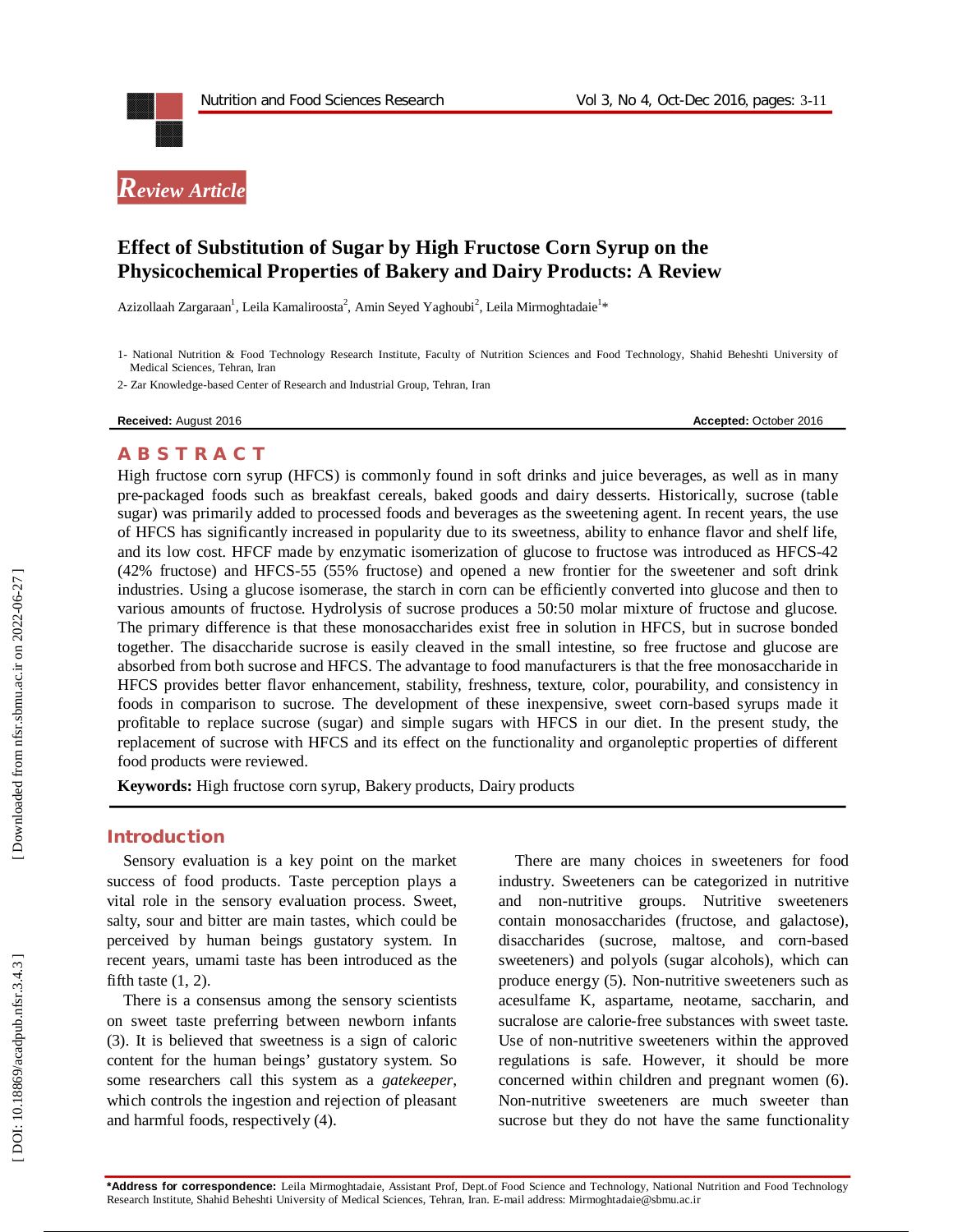such as microbial inhibition, crystallization and browning (7).

From the clinical viewpoint, Glycemic Index (GI) of sweeteners is of interest (8). Maltose with GI 105 and glucose with GI 100 have the highest, and lactulose, mannitol and tagatose with GI=0 have the lowest GI among the nutritive sweeteners (6).

Until now, sucrose (GI 61 -68) was the optimum and the most used sweetener in the food industry. Sucrose not only can affect the sweetness of the food products but also can be effective on their rheological properties (9).

Fructose is a natural monosaccharide (G I 19 -23) with 4g/g H <sup>2</sup>O which has been used as a commercial sweetener in the food industry. HFCS is a liquid alternative for sucrose with 42 or 55% (dry basis) fructose. HFCS has been obtained from the hydrolyis of corn starch to glucose using glucoamylase and α amylase followed by partial isomerization of glucose to fructose that results in production of a mixture of glucose and fructose (10, 11). In various food products with respect to their complicated matrixes, HFCS have different functional properties. It is revealed that HFCS can provide better flavor, color, texture, stability and freshness in comparison to sucrose in some branches of food products such as beverages, processed foods, baking products, ice cream and confectionaries (12). There is no such difference in composition or metabolism from other fructose glucose sweeteners (for instance, sucrose, honey, and fruit juice concentrates). It, generally, contains either 42 % or 55 % fructose, the remaining sugars being primarily glucose or higher sugars. Its caloric content is equivalent to sugar and thus it shares the same concerns from consumers and industry as those of sugar. Furthermore, the human body metabolizes fructose differently than glucose; so high consumption of HFCS has been attributed to increasing rates of obesity. HFCS has been widely adopted by the U.S. food manufacturers because it offers advantages over granulated sucrose; for instance, it is easy to supply, and good for stability, and enjoys ease of handling. Corn is an abundant and reliable crop grown widely across the U.S., while sucrose production is limited. This means most supplies must be imported into the U.S. from sugar growing countries, which leaves the supply vulnerable to changes in the weather and political conditions in those countries (13).

Therefore, the present study aims to investigate the effect of substitution of sucrose with HFCS on the physicochemical properties of food products.

# **Effect of using HFCS in different food products**

**Effect of HFCS on beverage properties:** Beverage industry is the first consumer market of HFCS due to its liquid form that makes it easier substance than sucrose for mixing with other ingredients, and its stability in acidic beverages (13). Unfortunately, despite the widespread use of this sweetener in the beverage industry, no paper was found to compare and evaluate the effects of sugar substitution with HFCS on the sensory, physical and rheological properties of different drinks.

**Effect of HFCS on bakery products properties:**  Baking industry is the second largest consumer of HFCS. HFCS as a bulk liquid sweetener is suitable for both of the fermented and unfermented bakery products. It plays an important role as direct fermentable saccharide for yeast nutrition without requiring inverting action that happens before sucrose using. Generally, application of HFCS at equal solids levels leads to shorter proof times, and the same flavor, volume and grain in comparison with sucrose. In addition, it is used in different bakery products as a humectant. Humectant can improve texture, eating quality and shelf-life of the food products. HFCS can be used suitably in replace of glycerin and sorbitol as common humectant (14). Additionally, the reducing sugar is incorporated in color development during the Maillard reaction. Bakers can give distinctive brown color to bread crust even in microwaved products. The established brown color can be controlled by changing the pH, temperature and time of process and storage. Furthermore, fructose can increase functionality of starch in baking products due to decrease in starch's gelatinization temperature that leads to faster texture setting. On the other hand, fructose causes higher viscosity compared to sucrose. However, bakers found that the use of HFCS resulted in finished product similar to those having sucrose in formulation (14). Many studies have been done on the effect of sucrose substitution in high level with HFCS on the properties of finished bakery product that are mentioned in following.

**Fermented Bakery Products:** Although there are many different ways of making yeast fermented baked goods such as bread, they all contain three basic stages: mixing, fermentation and baking. When the flour, water and yeast are mixed to make the dough, two reactions occur simultaneously. One concerns the amylase enzyme's activity in the flour, which starts to convert the starch of the flour into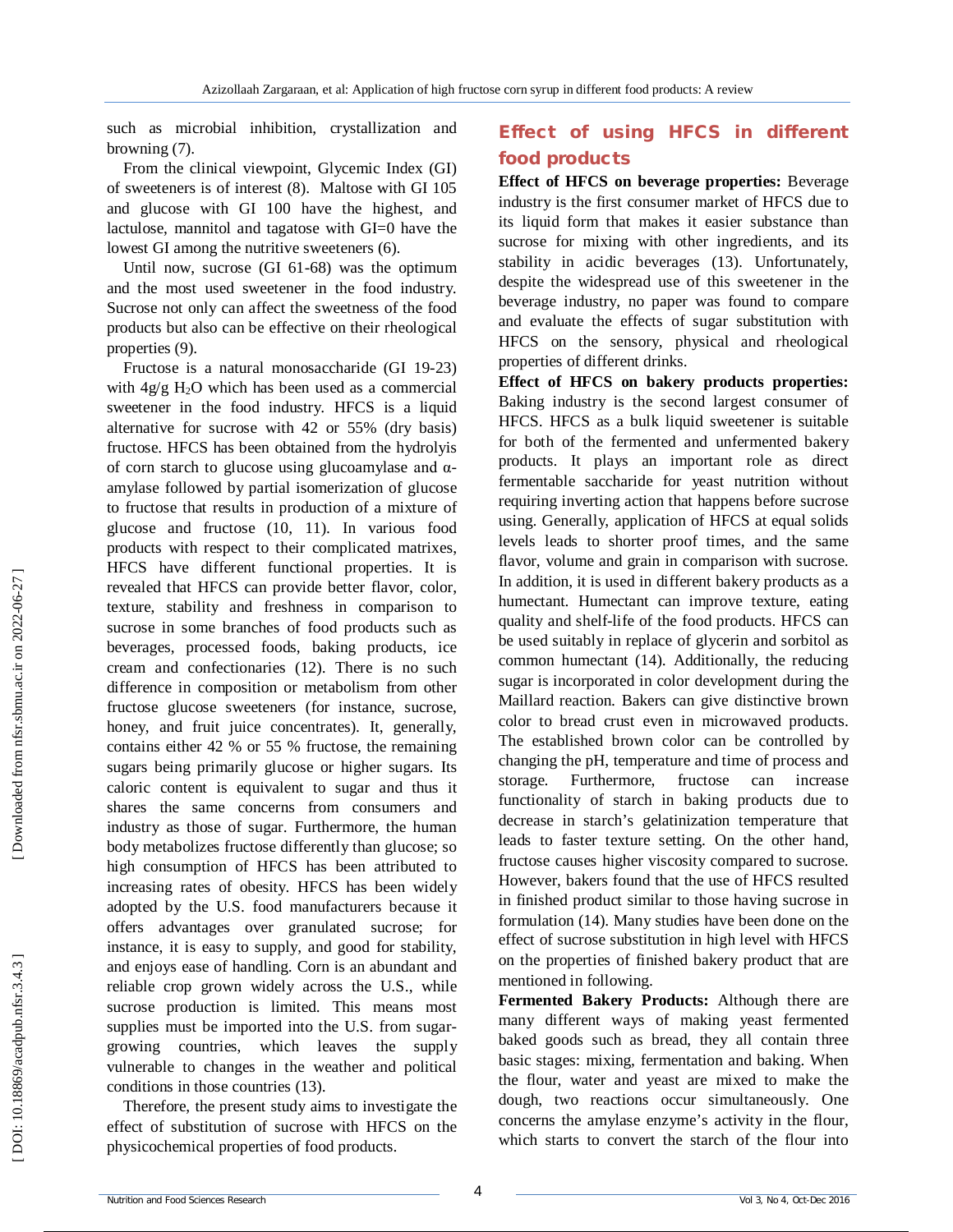sugars, predominantly maltose. The other concerns the gliadin and glutenin proteins of the flour, which are hydrated to form the viscoelastic gluten. During the fermentation stage, the yeast converts the maltose first into dextrose and then into carbon dioxide and alcohol (15). In some situations, extra fermentable sugars are required. The choice of which sugar use will depend upon their fermentability and relative costs, and both dextrose and HFCS being more fermentable and frequently cheaper than sucrose: so they are often the preferred sugars. One major difference between sucrose and HFCS is that sucrose is a non -reducing sugar, and therefore, will not react with the protein in the flour to produce the wellknown Maillard browning reaction. HFCS, on the other hand, contains reducing sugars, which will react with the protein in the flour to give the Maillard brown color (15, 16). Both of the features mentioned about HFCS can lead to reduce the fermentation time and baking time and temperature in fermented bakery products and ultimately, increase production efficiency. In addition, since HFCS can absorb and retain more moisture than sucrose, the shelf-life of bakery products containing fructose syrup will be longer, and staling can be postponed. Therefore, due to desired functional characteristics of HFCS in fermented bakery products, sugar and invert syrup used in these products can be completely replaced with HFCS (17, 18).

#### **Unfermented Bakery Products**

**Biscuit and cookie:** The quantity, size and type of sugar could affect the consistency, spreadability and machining properties of biscuit dough (19), as well as the firmness, thickness, sweetness, and color of the product (20). Manohar and Rao compared the effect of different sugars on the rheological properties of biscuit dough and quality of the final biscuit (20).

Incorporation of reducing sugars such as HFCS, dextrose, liquid glucose and invert syrup led to a desirable golden brown color to the biscuits but HFCS led to the best color of the biscuits. The application of reducing sugars made more cohesive, adhesive and sticky, and less viscous dough in comparison with the control (20).

Cookies are softer and plumper with less spread and lower a <sup>w</sup> (14). Also the effect of sugar type on the surface cracking pattern of sugar -snap cookies was studied. The substitution of small levels of glucose, HFCS, fructose and maltose in replace of sucrose changed the cracking pattern. The cookies containing fructose syrup or glucose syrup did not crack. The surface crack of granular sucrose containing cookies could be due to the possibility of recrystallization of sucrose at the surface of cookie during baking  $(21)$ .



**Fig. 1.** Effect of different sugar syrups on the cookies surface cracking

|  | Table 1. Effect of sugar type on the rheological properties of biscuit dough (20) |
|--|-----------------------------------------------------------------------------------|
|  |                                                                                   |

| Sugar type  | Extrusio        | Compliance        | Elastic           | $ABVE*$           | Consisten        | Hardnes | Cohessivene | Adhessivene       | <b>Sticknes</b> |
|-------------|-----------------|-------------------|-------------------|-------------------|------------------|---------|-------------|-------------------|-----------------|
|             | n time          | (% )              | recovery*         | $10^{-5}$         | cy(Ns)           | S       | SS          | ss(Ns)            | S               |
|             | (s)             |                   | $10 \text{ (mm)}$ | (Pa s)            |                  | (N)     |             |                   |                 |
| Flour A     |                 |                   |                   |                   |                  |         |             |                   |                 |
| Control     | 45 a            | 40.6 a            | 4.60a             | 1.91 a            | 786 a            | 662 a   | 0.194d      | 54.3 c            | 50.3c           |
| Dextrose    | 36 b            | 44.2 b            | 4.10 <sub>b</sub> | 1.64 <sub>b</sub> | 654 b            | 586 b   | $0.202$ cd  | 55.8 bc           | 54.8 b          |
| LG          | 26 c            | 48.8 a            | 3.80d             | 1.42c             | 524 c            | 492 c   | $0.220$ bc  | 57.8 b            | 70.5a           |
| <b>IS</b>   | 24 c            | 48.6 a            | 3.95c             | 1.41c             | 538 c            | 476 c   | $0.210$ bc  | 62.5a             | 69.8 a          |
| <b>HFCS</b> | 22c             | 49.8 a            | 3.80d             | 1.36d             | 530 c            | 474 c   | 0.230a      | 64.3 a            | 71.5 a          |
| <b>SEM</b>  | 1.9             | 0.58              | 0.03              | 0.02              | 10.8             | 9.9     | 0.003       | 0.87              | 0.90            |
| Flour B     |                 |                   |                   |                   |                  |         |             |                   |                 |
| Control     | 45 a            | 39.5 d            | 5.55a             | 1.91a             | 848 a            | 664 a   | 0.194c      | 48.2 c            | 48.6 d          |
| Dextrose    | 37 b            | 42.5c             | 4.95 <sub>b</sub> | 1.87 a            | 627 <sub>b</sub> | 519 b   | 0.210 b     | 50.2 <sub>b</sub> | 57.3 c          |
| LG          | 34 bc           | 47.3 <sub>b</sub> | 4.95 <sub>b</sub> | 1.47 b            | 629 b            | 530 b   | 0.224a      | 56.3 a            | 63.5 b          |
| <b>IS</b>   | $30 \text{ cd}$ | 48.7 ab           | 5.05 <sub>b</sub> | 1.48 <sub>b</sub> | 582 c            | 479 c   | 0.228a      | 52.5 b            | 68.7 a          |
| <b>HFCS</b> | 28d             | 49.8 a            | 5.00 <sub>b</sub> | 1.47 b            | 594 c            | 472 c   | $0.220$ ab  | 58.0 a            | 70.5 a          |
| <b>SEM</b>  | 1.5             | 0.54              | 0.034             | 0.022             | 9.3              | 12.4    | 0.003       | 0.89              | 0.98            |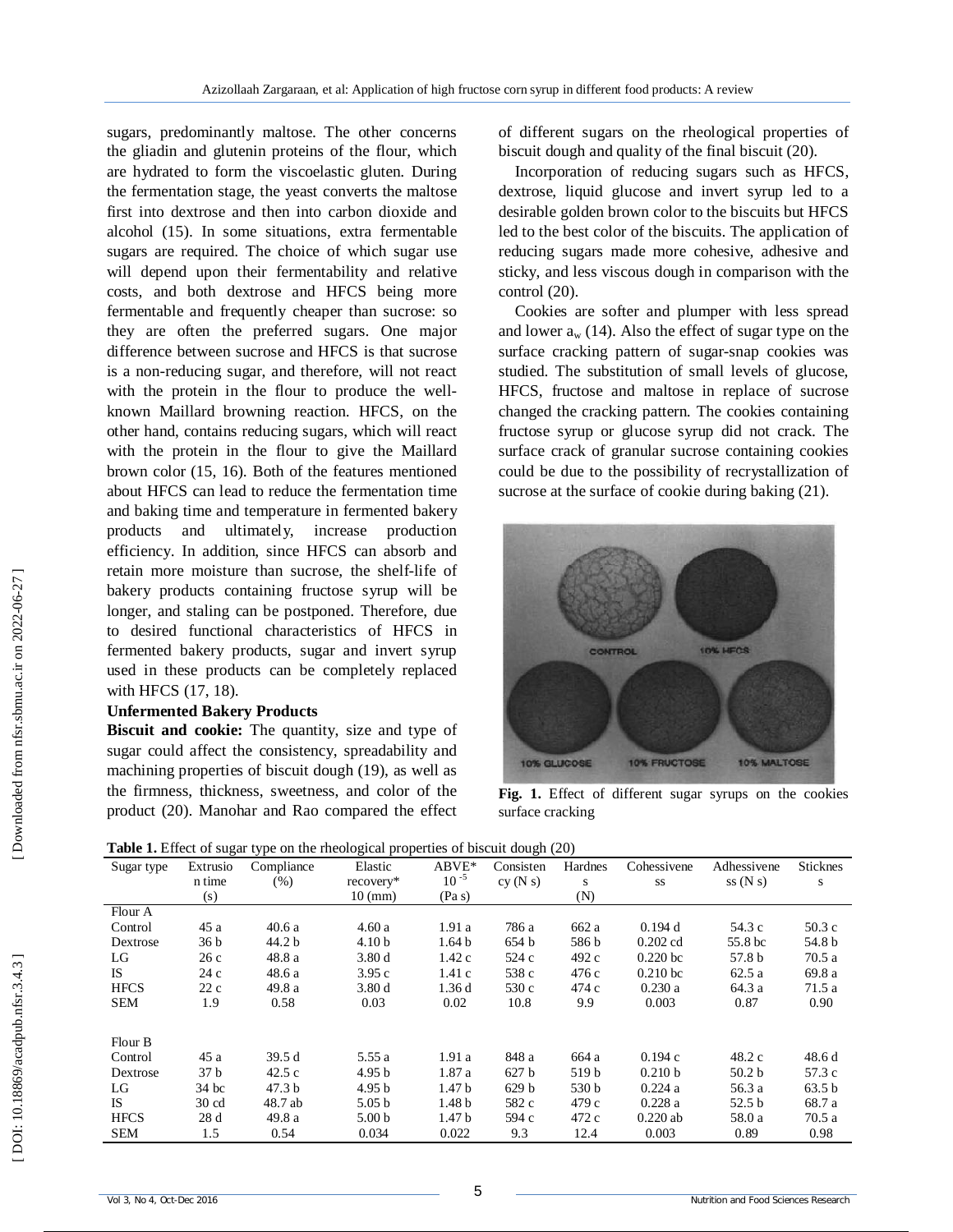Curley and Hoseney studied the effect of corn sweetener on cookie quality. Granular sucrose was replaced up to 50% with HFCS in sugar -snap cookie. Dough rheology (stickiness), surface cracking and the characteristic snap associated with this type of cookie were affected. Soft, sticky dough resulted when sucrose was replaced with HFCS; the significance of this change was depending on the amount of HFCS substituted. Replacing sucrose with HFCS changed the appearance of the baked cookies. Cookie color darkened as the level of HFCS increased. This color change resulted from the reducing sugars in the corn syrup. Cookie diameter and thickness were measured for the cookies made with HFCS (0 -50%), replacing granular sucrose solid (Table 2). The cookies' diameter decreased gradually and their thickness increased (22).

**Table 2.** Effect of levels of High Fructose Corn Syrup on the cookies' diameter and thickness (17)

| Cookie diameter<br>(cm) | Cookie thickness<br>$(mm)^b$ |
|-------------------------|------------------------------|
| 9.45                    | 15.50                        |
| 9.15                    | 16.30                        |
| 9.10                    | 17.95                        |
| 8.90                    | 18.00                        |
| 8.55                    | 19.75                        |
| 8.45                    | 20.60                        |
|                         |                              |

A Control

B Measurements are the thickness of two cookies.

The amount of water loss during baking was measured for the cookies containing sucrose and HFCS, and no significant differences were found between any of the sweeteners in the water loss during baking. Time –lapse photographs taken during cookie baking showed that the outer surface of the granular sucrose cookie dried rapidly and cracked when the cookie started to spread. The outer surface of HFCS cookies did not dry but remained moist during the early stages of baking. Surface cracking appeared to be a function of the rate of surface drying that is controlled by internal water diffusion to the cookie surface rather than the rate of vaporization at cookie surface, because the water loss from the cookie was constant. When corn syrup replaced small amounts of sucrose in the sugar snap cookies, the character of snap changed. The time required for the snap to develop increased with increasing levels of

corn syrup. This delay in snap development appeared to coincide with sugar recrystallization (21, 22).

Doescher et al. (1987) studied the expansion rate and setting time of cookies contained different sugars during baking by using Time -lapse photography. The control sample set at the maximum baking time, but the cookie contained sucrose syrup set at a lower time than the control. The sucrose contained cookie diameter was not significantly different from the control that was due to its faster spread rate than the other cookies. The time of setting of cookies contained glucose syrup and fructose syrup was significantly shorter than the control. Use of glucose and fructose syrup in cookies formulation did not have significant effect on the expansion rate in compare to the control. The diameter of cookies contained fructose or glucose syrup was significantly smaller than that of both the sucrose syrup cookies and the control (23).

**Cake:** In another study, Coleman and Harbers (1983) replaced sucrose in 25, 50, 75 or 100% with HFCS in angel cake. Replacement of HFCS in 25% of sucrose did not influence greatly the physical or sensory properties, but replacement in higher amounts (50, 75 or 100%) of sucrose resulted in decrease in the egg white foams' specific gravities, lower egg white foam beating time, and lower cake volume and browner cake crust. In addition, the firmness of cake did not show any difference between the 25% HFCS and the control cakes. The higher amount of HFCS led to firmer cake texture (P<0.05) than lower amount of HFCS that could be due to either lower stiffness of the foams, and also decrease in starch's gelatinization temperature (24, 25).

Marx et al. (1990) studied the effect of type of flour (all -purpose flour and cake flour) on the cake properties contained different levels of HFCS. The type of flour did not show significant effect at the levels of 0 and 50% HFCS. However, with increase in HFCS level, the use of cake flour produced more tender all -purpose flour cake. The use of cake flour can compensate the undesirable effect of HFCS in the field of higher browning and lower volume of cake (26, 27). The use of cake flour that have lower protein content, increased the tenderness and volume of the cakes contained higher level of HFCS (26); this result is in agreement with the results of Conforti et al. (28). Therefore, application of cake flour with HFCS in baked products could lead to overcome the loss of volume and tenderness (26).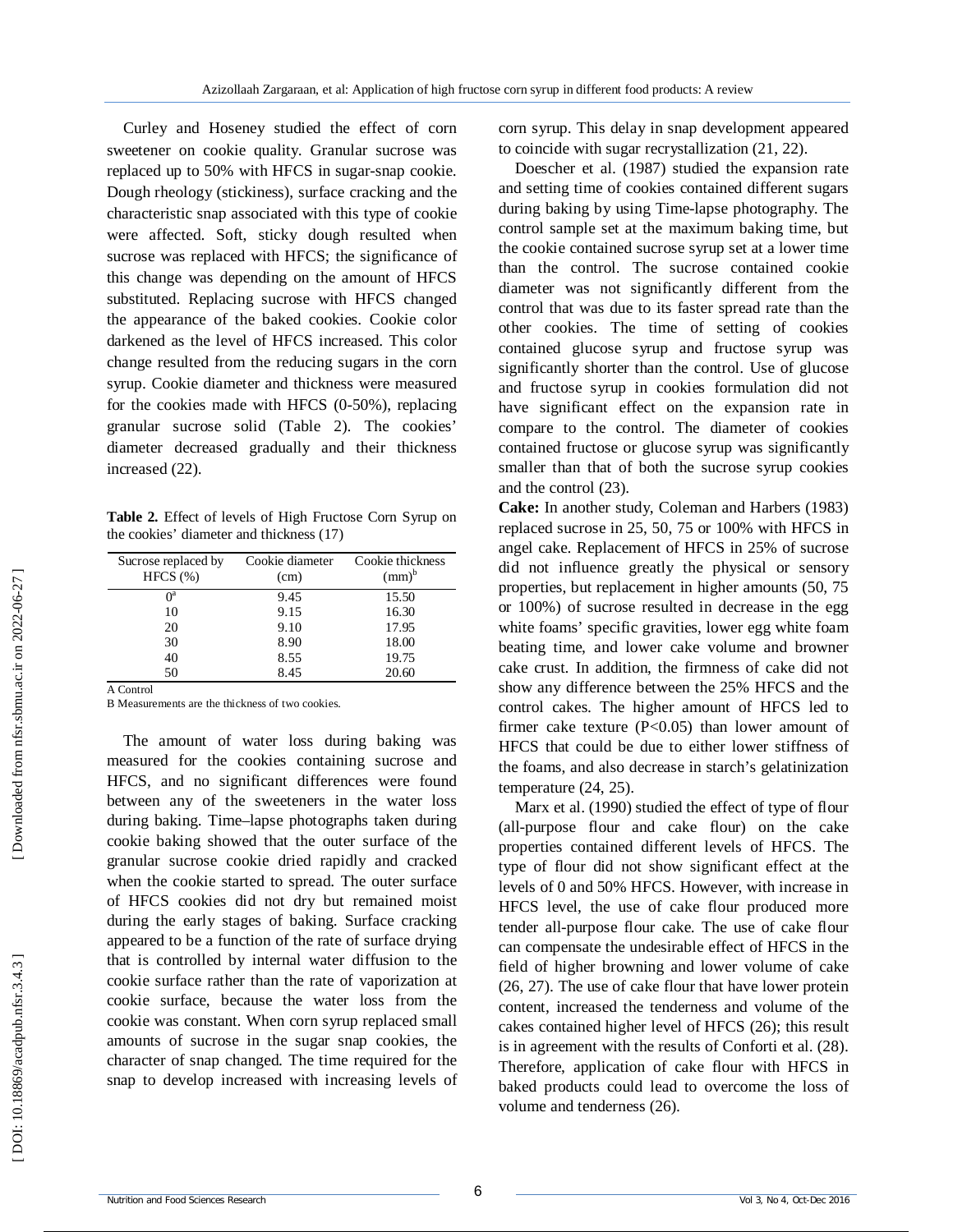| Cake                                    | pH Batter | pH Crumb           | pH Crust           | Total Browning (absorbance)<br>units/100 $g$ of solid) | $HMF$ (mg/100g)     |
|-----------------------------------------|-----------|--------------------|--------------------|--------------------------------------------------------|---------------------|
| $0\%$ HFCS, with acidulant <sup>c</sup> | 7.133c    | 7.033d             | 6.300c             | 23.15f                                                 | 1.93f               |
| 0% HFCS, no acidulant                   | 7.933a    | 8.100a             | 6.800a             | 33.84ef                                                | 3.969e              |
| 50% HFCS, with acidulant                | 6.900d    | 7.000d             | 6.300c             | 41.51e                                                 | 4.235e              |
| 50% HFCS, no acidulant                  | 7.366b    | 7.833 <sub>b</sub> | 6.466b             | 76.33c                                                 | 6.268d              |
| 75% HFCS, with acidulant                | 6.900d    | 7.000d             | 6.133d             | 56.66d                                                 | 7.923c              |
| 75% HFCS, no acidulant                  | 7.366b    | 7.900b             | 6.500 <sub>b</sub> | 93.99b                                                 | 18.250 <sub>h</sub> |
| 100% HFCS, with acidulant               | 6.800d    | 7.033d             | 6.166d             | 60.55d                                                 | 8.749c              |
| 100% HFCS, no acidulant                 | 7.400b    | 7.633c             | 6.200d             | 114.86a                                                | 30.140a             |

| Table 3. Results of pH of batter, crumb, crust, total browning and 5-hydroxymethylfurfural (HMF) content in the crust |  |  |  |  |  |
|-----------------------------------------------------------------------------------------------------------------------|--|--|--|--|--|
|                                                                                                                       |  |  |  |  |  |

<sup>a</sup>Mean values of three replicates.<br><sup>b</sup> Means in the same column followed by the same letter are not significantly different (p<0.05) <sup>c</sup> Contains 100% sucrose.

In another study, sucrose was replaced with 0, 50, 75, and 100% HFCS with and without an acidulant to control browning of white layer cakes. The results of color evaluation and HMF evaluation showed the ability of acidulant in control of excessive browning. The pH of the crust was not altered by the addition of an acidulant when sucrose was replaced with 100% HFCS (Table 3). Enhance in HFCS concentration over 25% led to decrease in the onset temperature of starch gelatinization and then causing too early set of the structure during the baking process and decreasing the volume (24, 29). Differential scanning calorimetry (DSC) was applied to demonstrate the transition of the cake batters and impact of HFCS on starch gelatinization during baking. The results showed that the color, tenderness and flavor of the cake did not have any significant changes in the sensory evaluation of the cakes contained different concentration of HFCS and an acidulant (29).

Murano and Johnson (1998) studied the effects of HFCS and corn oil on volume and deformation and effects of mono - and diglyceride (MDG) and sucrose ester (SE) emulsifiers on the volume and sensory properties of yellow cakes. Fifteen percent HFCS gave the greatest volume; 100% HFCS decreased volume; and corn oil increased volume. Deformation was greatest in 50% HFCS cakes with 50% or 100% corn oil. HFCS affected tenderness and aftertaste but not sweetness in the cakes formulated with 100% corn oil. Emulsifiers did not affect sensory tenderness or aftertaste but the sucrose ester appeared to potentate the perceived sweetness of 50 and 100% HFCS cakes. They suggested that although neither MDG nor SE increased the volume of the 100% HFCS cakes, other formula manipulations may accomplish this and may mask or eliminate after -taste and reduce crust browning to produce a more satisfactory 100% HFCS cake (30).

Ahmad and Williams (1999) investigated the effect of different sugars on sago starch gelatinization. They found increase in the gelatinization temperature in the following order: control (water alone)  $\langle$  ribose  $\langle$ fructose  $\lt$  glucose  $\lt$  maltose  $\lt$  sucrose (31). The type of interaction between sugars and starch granules can influence the starch gelatinization.

The results of 13C -NMR presented occurring sugar–starch interactions before the start of gelatinization process. The interaction sites for sucrose at the 5 carbon atoms of G1, G5, and G6 (Gglucose) and F1 and F6 (F -fructose) were greater than glucose (3 carbon atoms) and fructose (2 carbon atoms), individually. Therefore, sucrose has more effect than monosaccharids on the formation of sugar–starch bridges (31). This result was confirmed by McCullough et al. (1986) who used HFCS in replace of 0, 50 and 75% sucrose in shortened cake (32). Furthermore, Volpe and Meres (1976) implied to undesirable taste of sour flavor in white layer cakes in which HFCS was used in replace of 60% sucrose. This sourness could be attributed to the high -acid leavening system and might be masked by a flavor such as vanilla (33) .

Hartnett (1981) patented the invention in relation with cake compositions containing HFCS. The object of this invention was to provide a formulation and process for manufacturing satisfactory cakes wherein HFCS is employed in place of sucrose. These objects were accomplished by a series of counteracting adjustments of reaction rates, which took place between starch and fructose when HFCS was used. Amylograph studies have shown that the starch fructose -water slurries containing 100% HFCS gelled at a lower temperature and a faster rate than systems containing sucrose. It was further discovered that addition of mono and diglycerides of fatty acids, especially saturated fatty acids retarded starch gelatinization by reacting within swelling granules or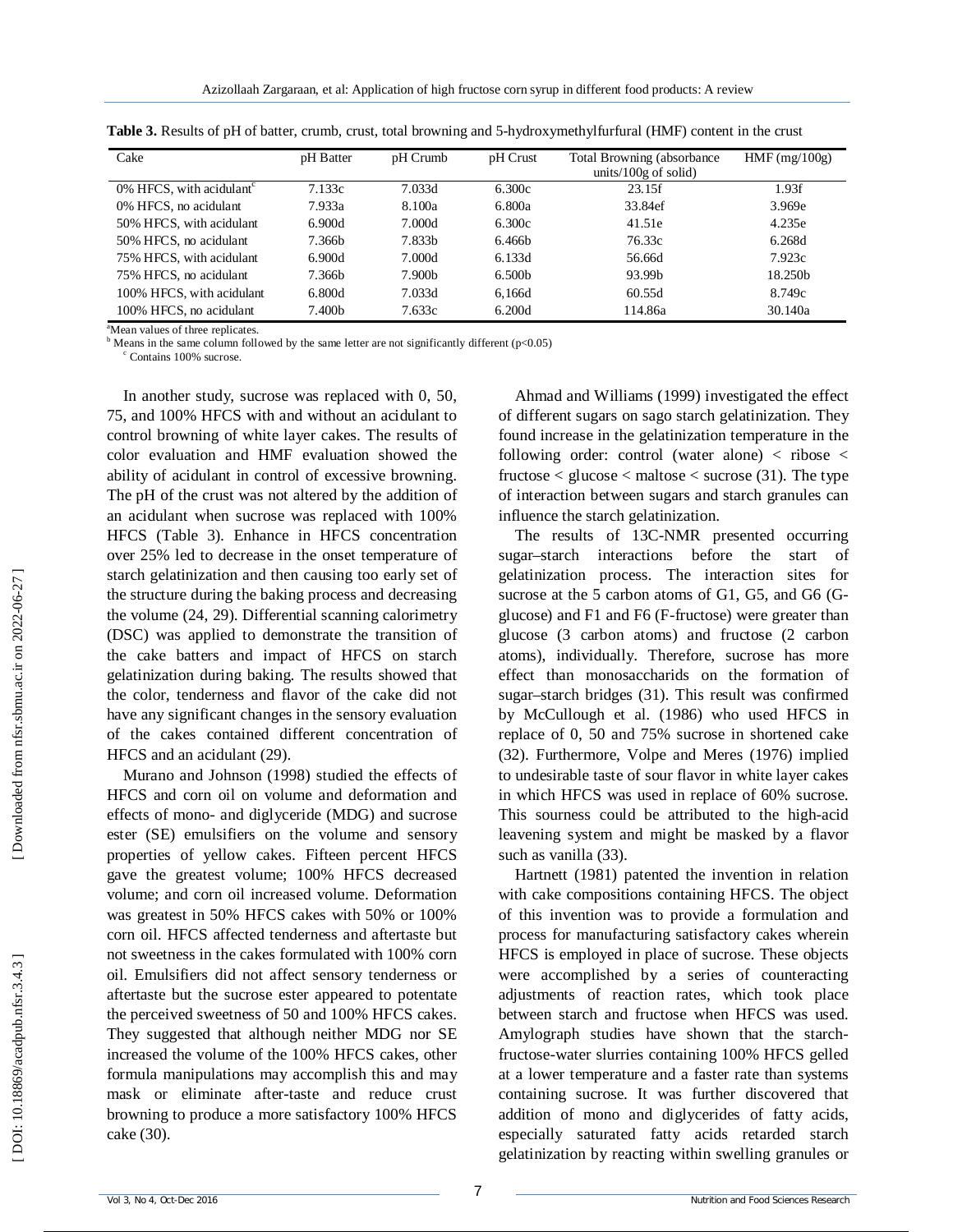by reducing the rate of water absorption. Furthermore, it was discovered that emulsifiers such polyoxyethylene and sorbitan monostearate tend to increase the water binding capacity (adsorption) of the flour, and reduce the amount of starch granule birefringence loss due to heating and rupturing and thus the amount of starch gelatinization. Hence, by blending a mono and diglyceride with another emulsifier, it was possible to retard the rate and amount of starch gelatinization. The use of an air classified four increased the absorption in the slurry and produced a much higher viscosity at 90°C. Single stage non -nucleating leavening agents such as sodium aluminum phosphate did not react with sodium bicarbonate when initially dispersed in the batter to form bubbles of carbon dioxide, in addition to the regularly -included cake ingredients. This patent illustrated the preparation of several cakes employing the emulsifier blend in combination with HFCS/ corn syrup and a chemical leavening agent (34).

Conforti et al. studied the synergistic effect of HFCS 90 and maltodextrine on the physical characteristics of reduced calorie muffin. Application of HFCS 90 in 0, 25, 50 and 75% amounts of sucrose and maltodextrine resulted in higher maintenance of moisture and lower water activity of dietetic muffins than the control because of lower free water content of muffins. The tenderness of reduced fat cakes was lower than the control. Neither maltodextrin nor HFCS 90 could affect muffin's tenderness. The crumb hardness and product freshness determined of cake staling. Staling starts immediately after baking. Fat can decrease crumb firmness due to surfactant properties. In addition, application of maltodextrin as fat replacer led to decrease in the staling rate of muffins, but with increase in HFCS 90 level, the staling rate was increased (35).

**Effect of HFCS on dairy products' properties:**  Liquid nature of the HFCS makes it a suitable ingredient in dairy products. As mentioned before, functional property of HFCS directly depends on the complex matrix of food products. This is more complex in a product like ice cream in which three phases of substances are present in the processing (35). Ice crystallization is a critical step in production of ice cream (36). This phenomenon occurs in two stages: first, at the freezer barrel, and second, in the hardening and storage phase (37). Sweetener type, total solids, initial freezing temperature, unfrozen water, stabilizer type, and storage temperature are the main factors that may affect the crystallization process. Altering the freeze point of the ice cream mix is the main effect of various sweeteners. Sweeteners can also change freezing point and the viscosity of the unfrozen part of frozen dairy desserts in different concentrations (38).

Like other sweetened food products, sucrose is the main sweetener in ice cream and frozen desserts (39). Sweeteners with proper melting slope can be replaced in order to reach low sugar products or texture improvement (40).

HFCS can affect ice cream's frozen water in order to control recrystallization during the storage time in both stabilized and unstabilized formulations (41). According to Pearson and Ennis' research results, ice cream formulation containing up to 33% fructose from its total sweetener portion can improve mouth feel, sweetness and gumminess in comparison to sucrose  $(42)$ .

Sucrose, fruits and non -nutritive sweeteners such as stevia are the main sweeteners, which are used in the production of flavored yoghurts (43 -45). In dairy desserts, viscosity is one of main effective factors in organoleptic properties. For example, Zargaraan et al. reported that based on product type, sensory acceptance of dairy desserts may vary with the change in the apparent viscosity (46).

Keating and White studied the effect of alternative sweeteners on plain and fruit flavored yogurt properties such as apparent viscosity, microbiological status, and sensory profiles. The studied sweeteners were sucrose (control), aspartame, calcium saccharin, sodium saccharin, sorbitol and HFCS. The used amount of sweetener depended on relative sweetening intensity to obtain the desired 16% total solids. Among these sweeteners, HFCS containing samples (4%) had a significantly higher viscosity (47). Changing the ingredients while maintaining the taste is the main challenge of the food industry in reformulation of different food products. Wittinger et al. investigated the effect of replacement of 50% (17% total) of sucrose with HFCS. These researchers reported no significant difference in the sweetness or vanilla taste of ice cream (48).

The use of HFCS is common approach in dairy science; however, to our knowledge, researchers have not treated this issue in much detail. So, little is published on the functional properties of different concentrations of HFCS in dairy products. It is recommended that further research be undertaken in this field.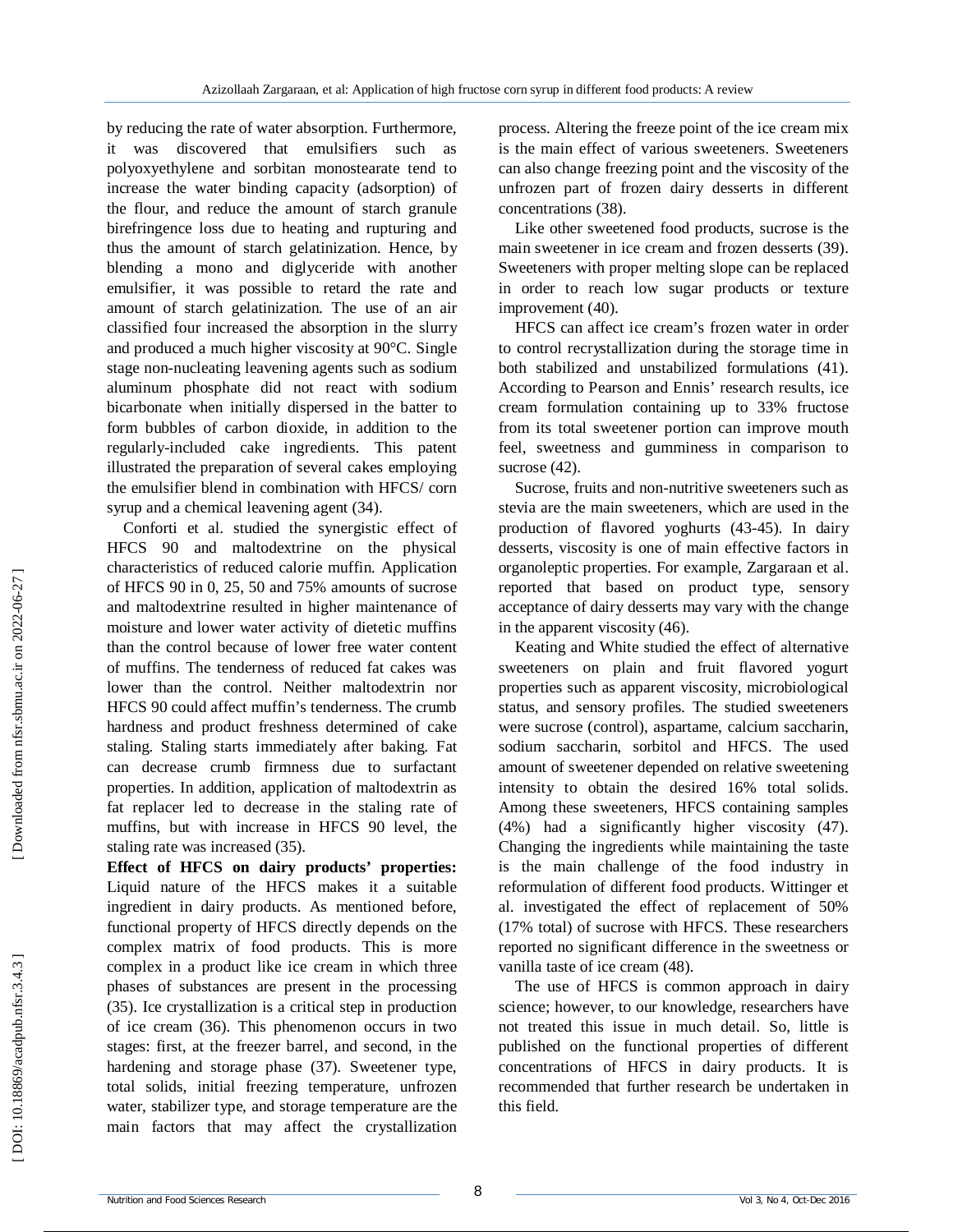**Economic aspects and market potential of HFCS:**  HFCS has gained rapid commercial acceptance since its introduction. It substitutes directly for cane or beet sugar in many manufactured products. The pricing of HFCS relative to sugar has been an important factor in the growth in use of it. The net cost of production of HFCS is considerably less than that of domestic cane or beet sugar (49, 50). As a result, HFCS has been priced below sugar with the amount of differential being a direct function of the price of sugar. The very competitive pricing can be attributed to the favorable price situation for corn byproducts and the existence of excess processing capacity. 25 kg of corn yields in the wet milling process about 0.75 kg of corn oil, 6.3 kg of corn gluten feed, 1.2 kg of corn gluten meal and 14 kg of HFCS 55 (on a dry basis). Ordinarily, based on the mass balance shown in Table 4, the production costs are calculated for HFCS 55 (70 -86% dry solids). The costs vary depending on parameters related to the actual production plant, country and production year; however, they can be used as an illustration of the various costs of the different operation steps involved (51, 52).

**Table 4.** Estimated mass balance of the corn wet milling and HFCS process (51)

| Products and fractions | Mass (kg) |  |
|------------------------|-----------|--|
| Corn (90% dry solids)  | 100       |  |
| Corn oil               | 3.0       |  |
| Corn gluten feed       | 25.2      |  |
| Corn gluten meal       | 8.4       |  |
| HFCS (78% dry solid)   | 73.0      |  |

The demand for HFCS is clearly derived from the demand for sugar and other sweeteners for industrial application. HFCS competes directly with sugar from beets and cane and with other corn sweeteners in the total caloric sweetener market. The market share captured by HFCS will depend on the suitability of HFCS in various product uses, the ratio of HFCS prices to sugar prices, the rate of acceptance of HFCS, and other factors such as the availability of handling facilities for liquid sweeteners (49).

Continued acceptance and market penetration of HFCS has economic implications for diverse groups, including domestic beet and cane sugar producers and

processors, sweetener users, consumers, com producers, and trading partners. In many foods, HFCS substitutes for sugar on a one-to-one basis, implying nearly linear production isoquants. Production theory shows that this condition will result in full specialization with less expensive input.

The economic impact on consumers and food manufacturers will depend on numerous factors such as the price differential between sugar and HFCS, the amount of sweetener used and its relative importance in various products, the competitive structure in the food -manufacturing industry, marketing margins, and the price elasticity of demand for products using HFCS. Under competitive conditions, decreased manufacturing costs due to the use of HFCS should be passed onto consumers in lower retail prices. This price decrease would be a percentage of total prices for most HFCS products. However, HFCS' economic impact on various groups can be an important consideration in investment planning and policy development (49, 50).

### **Conclusion**

Taste has a pivotal role in sensory acceptance of food products. Adjustment of sweet taste in a food matrix could be performed using nutritive and non nutritive sweeteners. Historically, sucrose (table sugar) was primarily added to processed foods and beverages as the sweetening agent. The interest for finding alternative sweeteners has greatly increased in food industries over the past three decades, and HFCS has largely replaced sucrose as the major sweetener used in different sugar sweetened food products. HFCS has more stability, and particularly works well in acidic beverages, is available in liquid form, which makes it easier to transport, handle, and mix better than granulated sucrose. Since, fructose is sweeter than glucose, the overall sweetness of the syrup increased resulting in more cost -effective use over sugar in food processing. In addition, it has strong effect on the tenderness, flavor and color of different cereal and confectionary products and the crystallization rate of ice in dairy products.

#### **Financial disclosure**

The authors declared no financial interest.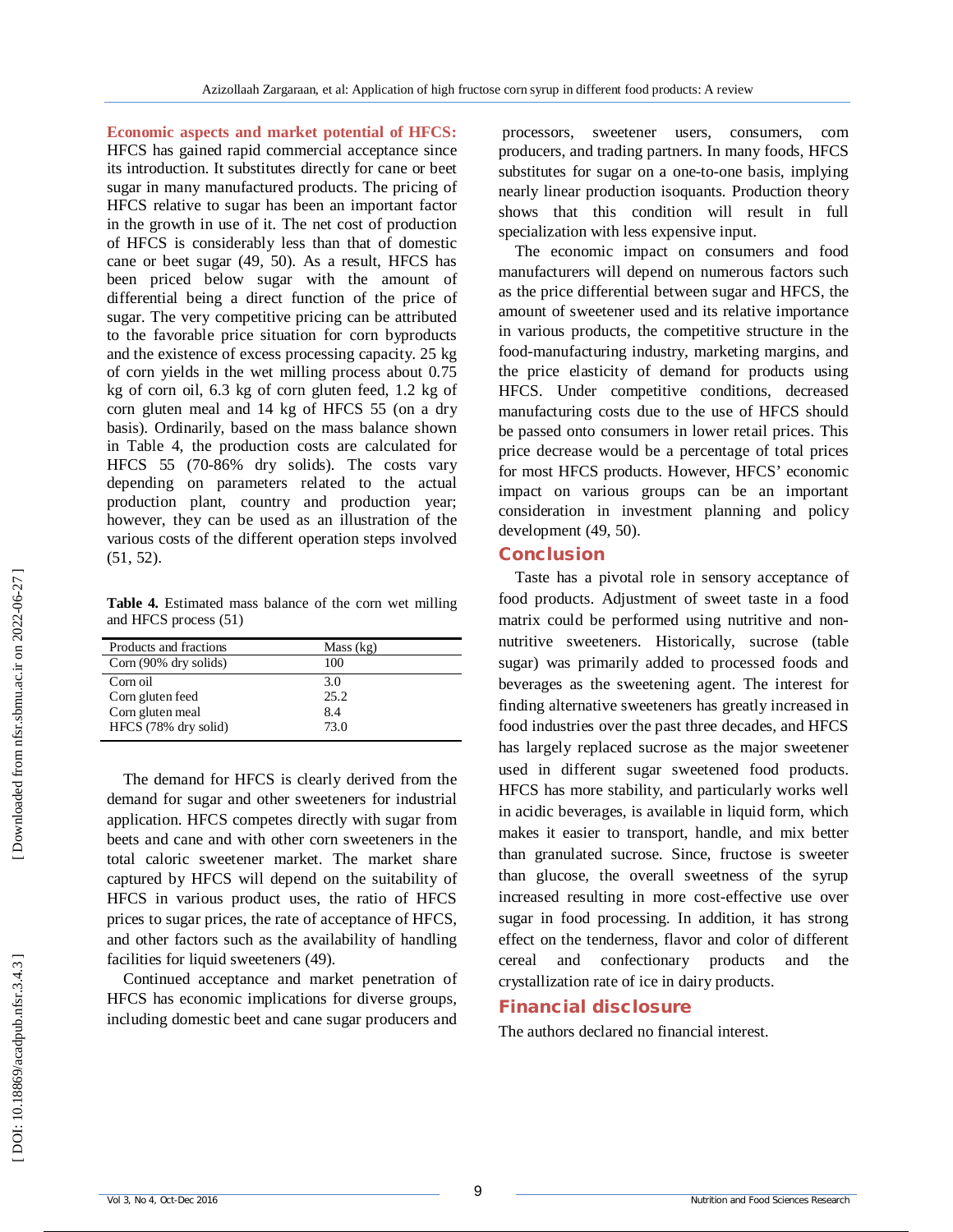### **References**

- 1 . Kuhn C, Meyerhof W. Chapter 13 Oligomerization of Sweet and Bitter Taste Receptors. In: Conn PM, editor. Methods in Cell Biology. Volume 117: Academic Press; 2013. p. 229 -42.
- 2 . Zhang Y, Venkitasamy C, Pan Z, Wang W. Recent developments on umami ingredients of edible mushrooms – A review. Trends in Food Science & Technology. 2013 10//;33(2):78 -92.
- 3 . Haschke F, Prescott S. Preventive Aspects of Early Nutrition: Karger; 2016.
- 4 . Low JY, Lacy KE, McBride R, Keast RS. The Association between Sweet Taste Function, Anthropometry, and Dietary Intake in Adults. Nutrients. 2016;8(4):241.
- 5 . Birch GG, Parker KJ. Sugar, science and technology. Applied Sciences Publishers, Ltd. London 1979.
- 6 . DuBois GE, Prakash I. Non -caloric sweeteners, sweetness modulators, and sweetener enhancers. Annual review of food science and technology. 2012;3:353 -80.
- 7 . Rippe JM. Fructose, high fructose corn syrup, sucrose and health: Springer; 2014.
- 8 . Gallagher C, Keogh JB, Pedersen E, Clifton PM. Fructose acute effects on glucose, insulin, and triglyceride after a solid meal compared with sucralose and sucrose in a randomized crossover study. American Journal of Clinical Nutrition. 2016;103(6):1453 -7.
- 9 . Bucke C. There is more to sweeteners than sweetness. Trends in Biotechnology. 1983;1(3):67 -9.
- 10 . Scaman C. Corn Sweeteners: Enzyme Use. Endo. 2011;3:1.69.
- 11 . Nabors L, Gelardi R. Alternative sweeteners: An overview. Alternative sweeteners. 2001;2:1 -10.
- 12 . Moeller SM, Fryhofer SA, Osbahr III AJ, Robinowitz CB. The effects of high fructose syrup. Journal of the American College of Nutrition. 2009;28(6):619 -26.
- 13 . www.persistencemarketresearch.com/market -research/ high -fructose -corn -syrup -hfcs -market.asp
- 14 . O'Brien -Nabors L. Alternative sweeteners: CRC Press; 2016.
- 15 . Hull P. Glucose syrups: technology and applications: John Wiley & Sons; UK. 2010.
- 16 . Hanover LM, White JS. Manufacturing, composition, and applications of fructose. The American journal of clinical nutrition. 1993;58(5):724S -32S.
- 17 . Hall KL, Denda CE, Yeung H. Dietary vitamin D intake among elderly residents in a Veterans' Centre. Canadian Journal of Dietetic Practice and Research. 2010 Feb 16;71(1):49 -52.
- 18 . Thor P, Carman H. High fructose corn syrup: An important new sugar substitute. California Agriculture. 1979;33(7):13 -5.
- 19 . Matz SA, Matz TD. Cookie and cracker technology: AVI Publishing Company, Inc.; 1978.
- 20 . Manohar RS, Rao PH. Effect of sugars on the rheological characteristics of biscuit dough and quality of biscuits. Journal of the Science of Food and Agriculture. 1997;75(3):383 -90.
- 21 . Doescher L, Hoseney R. of Sugar -Snap Cookies1. Cereal Chem. 1985;62(4):263 -6.
- 22 . Curley LP. Effects of corn sweeteners on cookie quality: Kansas State University; 1983.
- 23 . Doescher LC, Hoseney R, Milliken G, Rubenthaler G. Effect of sugars and flours on cookie spread evaluated by time-lapse photography. Cereal Chem. 1987;64(3):163 -7.
- 24 . Coleman PE, Harbers CA. High fructose corn syrup: Replacement for sucrose in angel cake. Journal of Food Science. 1983;48(2):452 -6.
- 25 . Doescher LC, Hoseney R, Milliken G. A mechanism for cookie dough setting. Cereal Chemistry (USA). 1987.
- 26 . Marx JT, Marx BD, Johnson JM. High fructose corn syrup cakes made with all purpose flour or cake flour. Cereal Chemistry. 1990;67(5):502 -4.
- 27 . Koepsel K, Hoseney R. Effects of corn syrups in layer cakes [Food quality]. Cereal Chemistry (USA). 1980.
- 28 . Conforti FD, Nee P, Archilla L. The synergistic effects of maltodextrin and high ‐fructose corn sweetener 90 in a fat ‐reduced muffin. International Journal of Consumer Studies. 2001;25(1):3 -8.
- 29 .Johnson J, Harris C, Barbeau W. Effects of high -fructose corn syrup replacement for sucrose on browning, starch gelatinization, and sensory characteristics of cakes. Cereal Chemistry (USA). 1989.
- 30 . Murano P, Johnson J. Volume and sensory properties of yellow cakes as affected by high fructose corn syrup and corn oil. Journal of Food Science -Chicago. 1998;63:1088 -92.
- 31 . Ahmad FB, Williams PA. Effect of sugars on the thermal and rheological properties of sago starch. Biopolymers. 1999;50(4):401 -12.
- 32 . McCullough M, Johnson J, Phillips J. High fructose corn syrup replacement for sucrose in shortened cakes. Journal of Food Science. 1986;51(2):536 -7.
- 33 . Volpe T, Meres C. Use of high fructose syrups in white layer cake. Bakers Digest. 1976.
- 34 . Hartnett DI. Cake compositions containing high fructose corn syrup. Google Patents; 1981.

DOI: 10.18869/acadpub.nfsr.3.4.3